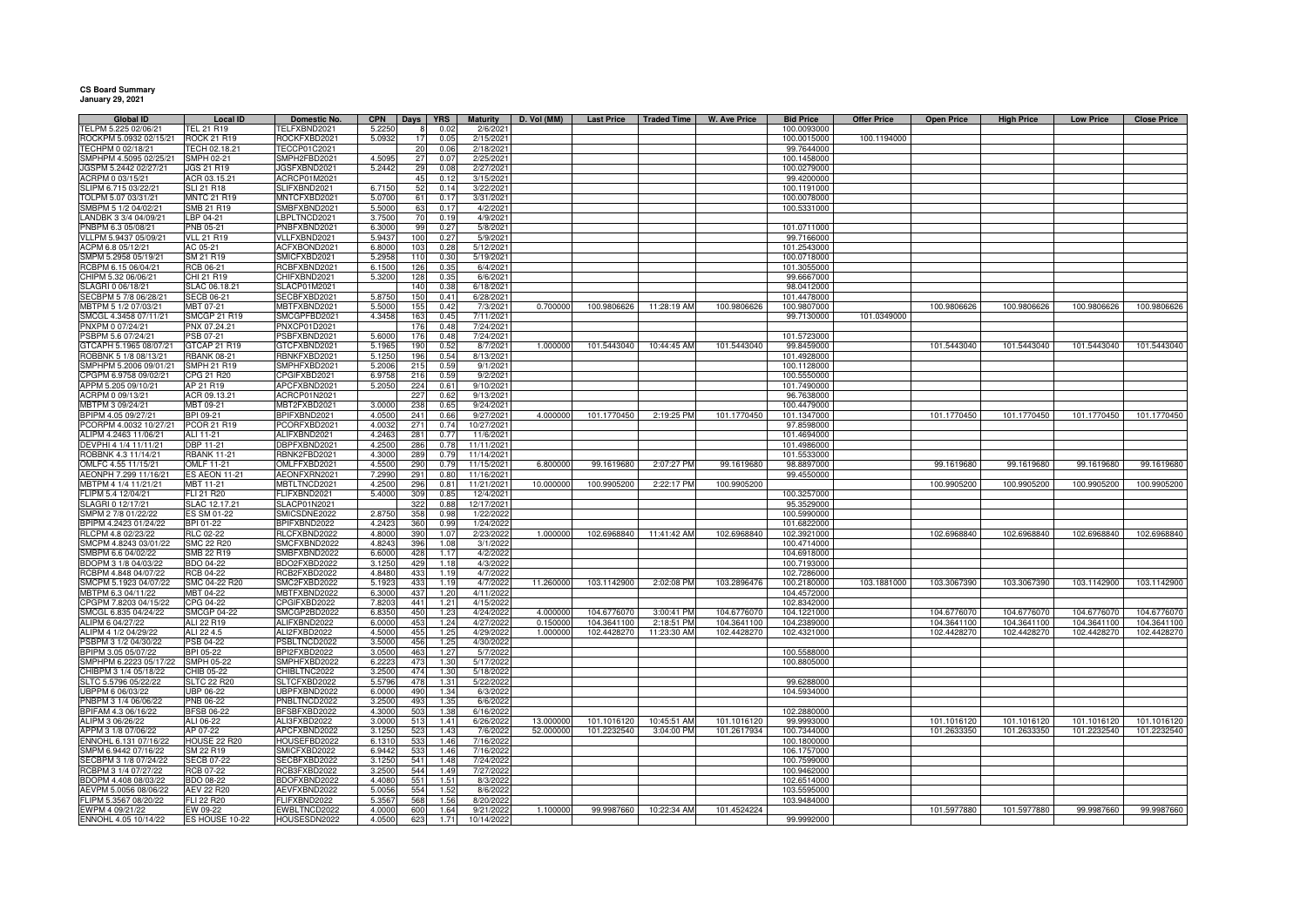| <b>Global ID</b>       | <b>Local ID</b>     | Domestic No.        | <b>CPN</b>       | Days    | <b>YRS</b> | <b>Maturity</b>     | D. Vol (MM) | <b>Last Price</b> | <b>Traded Time</b> | <b>W. Ave Price</b> | <b>Bid Price</b> | <b>Offer Price</b> | <b>Open Price</b> | <b>High Price</b> | <b>Low Price</b> | <b>Close Price</b> |
|------------------------|---------------------|---------------------|------------------|---------|------------|---------------------|-------------|-------------------|--------------------|---------------------|------------------|--------------------|-------------------|-------------------|------------------|--------------------|
| CHIBPM 2 3/4 10/22/22  | CHIB 10-22          | CHIBFXBD2022        | 2.7500           | 631     | 1.73       | 10/22/2022          |             |                   |                    |                     | 99.3307000       |                    |                   |                   |                  |                    |
| PNBPM 3 3/4 10/27/22   | <b>PNB 10-22</b>    | PNB2LTNC2022        | 3.7500           | 636     | 1.74       | 10/27/2022          |             |                   |                    |                     |                  |                    |                   |                   |                  |                    |
| AUBPM 4 5/8 11/07/22   | AUB 11-22           | AUBFXBND2022        | 4.6250           | 647     | 1.77       | 11/7/2022           |             |                   |                    |                     | 103.3099000      |                    |                   |                   |                  |                    |
| RCBPM 4.426 11/13/22   | RCB 11-22           | RCBFXBND2022        | 4.4260           | 653     | 1.79       | 11/13/2022          |             |                   |                    |                     | 102.9948000      |                    |                   |                   |                  |                    |
| LANDBK 2.5872 11/17/22 | LBP 11-22           | BPFXBND2022         | 2.587            | 657     | 1.80       | 11/17/2022          |             |                   |                    |                     | 99.8027000       |                    |                   |                   |                  |                    |
| CHIBPM 3.65 12/02/22   | CHIB 12-22          | CHIB2LTN2022        | 3.650            | 672     | 1.84       | 12/2/202            |             |                   |                    |                     |                  |                    |                   |                   |                  |                    |
| DEVPHI 2 1/2 12/11/22  | DBP 12-22           | BPFXBND2022         | 2.5000           | 681     | 1.86       | 12/11/202           |             |                   |                    |                     | 99.9995000       |                    |                   |                   |                  |                    |
| ROBBNK 4 1/8 12/16/22  | <b>RBANK 12-22</b>  | <b>BANKLTN2022</b>  | 4.1250           | 686     | 1.88       | 12/16/202           | 1.000000    | 99.9986800        | 2:52:37 PM         | 99.9986800          |                  |                    | 99.9986800        | 99.9986800        | 99.9986800       | 99.9986800         |
| SMCGL 5 3/8 12/22/22   | SMCGP 22 R20        | SMCGPFBD2022        | 5.3750           | 692     | 1.90       | 12/22/2022          |             |                   |                    |                     | 98.0100000       | 104.1160000        |                   |                   |                  |                    |
| FLIPM 5.0496 01/07/23  | CPI 01-23 R20       | CPIFXBND2023        | 5.0496           | 708     | 1.94       | 1/7/2023            | 72.700000   | 103.9306630       | 11:18:13 AM        | 103.9306630         | 99.6322000       |                    | 103.9306630       | 103.9306630       | 103.9306630      | 103.9306630        |
| PSBPM 4 1/2 02/04/23   | PSB 02-23           | SBFXBND2023         | 4.5000           | 736     | 2.02       | 2/4/2023            |             |                   |                    |                     | 100.2389000      |                    |                   |                   |                  |                    |
| RCBPM 3 3/4 02/11/23   | <b>RCB 02-23</b>    | RCBLTNCD2023        | 3.7500           | 743     | 2.03       | 2/11/2023           |             |                   |                    |                     |                  |                    |                   |                   |                  |                    |
| BDOPM 3 5/8 02/18/23   | BDO 02-23           | <b>BDOLTNCD2023</b> | 3.6250           | 750     | 2.05       | 2/18/202            |             |                   |                    |                     |                  |                    |                   |                   |                  |                    |
| EWPM 4 1/2 02/21/23    | EW 02-23            | EWBFXBND2023        | 4.5000           | 753     | 2.06       | 2/21/202            |             |                   |                    |                     | 102.1742000      |                    |                   |                   |                  |                    |
| TCAPH 5.0937 02/27/23  | GTCAP 23 R20        | 3TCFXBND2023        | 5.0937           | 759     | 2.08       | 2/27/2023           |             |                   |                    |                     | 98.9658000       |                    |                   |                   |                  |                    |
| SMPHPM 5.663 03/01/23  | <b>SMPH 23 R21</b>  | SMPHFXBD2023        | 5.663            | 761     | 2.08       | 3/1/202             |             |                   |                    |                     | 100.3114000      |                    |                   |                   |                  |                    |
| SMCPM 6 1/4 03/19/23   | <b>SMC 23 R21</b>   | SMCFXBND2023        | 6.2500           | 779     | 2.13       | 3/19/2023           |             |                   |                    |                     | 105.8392000      |                    |                   |                   |                  |                    |
| MBTPM 4 1/2 04/24/23   | MBT 04-23           | MBTFXBND2023        | 4.5000           | 815     | 2.23       | 4/24/202            |             |                   |                    |                     | 102.3529000      |                    |                   |                   |                  |                    |
| PNBPM 3 7/8 04/26/23   | PNB 04-23           | PNBLTNCD2023        | 3.875            | 817     | 2.24       |                     |             |                   |                    |                     |                  |                    |                   |                   |                  |                    |
| EDCPM 4.7312 05/03/23  | <b>EDC 23 R19</b>   | EDCFXBND2023        | 4.731            | 824     | 2.26       | 4/26/202<br>5/3/202 |             |                   |                    |                     | 102.8620000      |                    |                   |                   |                  |                    |
|                        |                     | SECBLTNC2023        |                  |         |            |                     |             |                   |                    |                     |                  |                    |                   |                   |                  |                    |
| SECBPM 3 7/8 05/08/23  | <b>SECB 05-23</b>   |                     | 3.875            | 829     | 2.27       | 5/8/2023            |             |                   |                    |                     |                  |                    |                   |                   |                  |                    |
| BPIPM 3 3/4 05/24/23   | BPI 05-23           | BPILTNCD2023        | 3.750            | 845     | 2.31       | 5/24/2023           |             |                   |                    |                     |                  |                    |                   |                   |                  |                    |
| ACPM 3.92 07/07/23     | AC 23 R22           | ACFXBOND2023        | 3.920            | 889     | 2.43       | 7/7/2023            | 1.00000     | 102.7676900       | 2:02:27 PM         | 102.7676900         | 98.8970000       |                    | 102.7676900       | 102.7676900       | 102.7676900      | 102.7676900        |
| SMCGL 4.7575 07/11/23  | <b>SMCGP 23 R21</b> | SMCGPFBD2023        | 4.757            | 893     | 2.45       | 7/11/2023           | 11,540000   | 102.4543340       | 3:52:13 PM         | 102.4339454         | 101.0551000      |                    | 102.3366920       | 102.4543340       | 102.3366920      | 102.4543340        |
| GLOPM 5.2792 07/17/23  | GLO 23 R20          | GLOFXBND2023        | 5.2792           | 899     | 2.46       | 7/17/2023           |             |                   |                    |                     | 104.4180000      |                    |                   |                   |                  |                    |
| RLCPM 3.683 07/17/23   | <b>RLC 07-23</b>    | RLCFXBND2023        | 3.683            | 899     | 2.46       | 7/17/2023           |             |                   |                    |                     | 101.6078000      |                    |                   |                   |                  |                    |
| SMCGL 6 3/4 08/17/23   | SMCGP 08-23 R21     | SMCGP2BD2023        | 6.7500           | 930     | 2.55       | 8/17/2023           | 10.000000   | 103.4218460       | 3:19:28 PM         | 103.4218460         | 102.4689000      |                    | 103.4218460       | 103.4218460       | 103.4218460      | 103.4218460        |
| UBPPM 4 3/8 08/21/23   | <b>UBP 08-23</b>    | <b>JBPLTNCD2023</b> | 4.3750           | 934     | 2.56       | 8/21/2023           |             |                   |                    |                     |                  |                    |                   |                   |                  |                    |
| MBTPM 3 1/2 09/19/23   | MBT 09-23           | <b>MBTLTNCD2023</b> | 3.5000           | 963     | 2.64       | 9/19/2023           |             |                   |                    |                     |                  |                    |                   |                   |                  |                    |
| ALIPM 7.0239 10/05/23  | ALI 23 R21          | ALI2FXBD2023        | 7.0239           | 979     | 2.68       | 10/5/2023           |             |                   |                    |                     | 104.4021000      |                    |                   |                   |                  |                    |
| ALIPM 3.8915 10/07/23  | ALI 23 R22          | ALIFXBND2023        | 3.891            | 981     | 2.69       | 10/7/202            |             |                   |                    |                     | 99.2201000       |                    |                   |                   |                  |                    |
| CORPM 4.5219 10/27/23  | PCOR 23 R2          | CORFXBD2023         | 4.521            | 1001    | 2.74       | 10/27/202           |             |                   |                    |                     | 96.9080000       |                    |                   |                   |                  |                    |
| DELMPI 3.484 10/30/23  | DMPI 10-23          | MPIFXBD2023         | 3.4840           | 1004    | 2.75       | 10/30/202           | 33.845000   | 99.9947406        | 3:44:54 PM         | 99.9986374          | 99.9582000       | 99.9947000         | 99.9947406        | 100.0234430       | 99.9947406       | 99.9947406         |
| SECBPM 4 1/2 11/02/23  | <b>SECB 11-23</b>   | ECB2LTN2023         | 4.500            | 1007    | 2.76       | 11/2/2023           |             |                   |                    |                     |                  |                    |                   |                   |                  |                    |
| BDOPM 4 3/8 11/07/23   | BDO 11-23           | BDO2LTNC2023        | 4.3750           | 1012    | 2.77       | 11/7/2023           |             |                   |                    |                     |                  |                    |                   |                   |                  |                    |
| FLIPM 5.4333 11/08/23  | FLI 23 R20          | <b>LIFXBND2023</b>  | 5.433            | 1013    | 2.77       | 11/8/202            |             |                   |                    |                     | 100.1484000      |                    |                   |                   |                  |                    |
| AEONPH 7.695 11/16/23  | ES AEON 11-23       | <b>IEONFXRN2023</b> | 7.695            | 1021    | 2.80       | 11/16/202           |             |                   |                    |                     | 98.6220000       |                    |                   |                   |                  |                    |
| AEVPM 2.8403 11/16/23  | AEV 11-23           | <b>IEV2FXBD2023</b> | 2.840            | $102 -$ | 2.80       | 11/16/202           |             |                   |                    |                     | 99.8401000       |                    |                   |                   |                  |                    |
| FLIPM 3.3353 11/18/23  | FLI 11-23           | LI2FXBD2023         | 3.335            | 102     | 2.80       | 11/18/202           |             |                   |                    |                     | 100.8959000      |                    |                   |                   |                  |                    |
| AEVPM 4.6188 11/21/23  | AEV 23 R20          | <b>IEVFXBND2023</b> | 4.618            | 102     | 2.81       | 11/21/202           |             |                   |                    |                     | 98.0415000       |                    |                   |                   |                  |                    |
| EWPM 4 5/8 12/07/23    | EW 12-23            | WBLTNCD2023         | 4.625            | 1042    | 2.85       | 12/7/202            |             |                   |                    |                     |                  |                    |                   |                   |                  |                    |
| SMPM 5.159 12/09/23    | SM 23 R21           | SMICFXBD2023        | 5.159            | 1044    | 2.86       | 12/9/2023           |             |                   |                    |                     | 104.7440000      | 105.8625000        |                   |                   |                  |                    |
| UBPPM 2 3/4 12/09/23   | <b>UBP 12-23</b>    | JBPFXBND2023        | 2.750            | 1044    | 2.86       | 12/9/2023           |             |                   |                    |                     | 100.2736000      |                    |                   |                   |                  |                    |
| VLLPM 8 12/21/23       | <b>VLL 23 R21</b>   | VLLFXBND2023        | 8.000            | 1056    | 2.89       | 12/21/2023          |             |                   |                    |                     | 104.5216000      |                    |                   |                   |                  |                    |
| CHIBPM 4.55 01/12/24   | CHIB 01-24          | CHIBLTNC2024        | 4.5500           | 1078    | 2.95       | 1/12/2024           |             |                   |                    |                     |                  |                    |                   |                   |                  |                    |
| ROBBNK 4 7/8 01/16/24  | <b>RBANK 01-24</b>  | RBANKLTN2024        | 4.875            | 1082    | 2.96       | 1/16/2024           |             |                   |                    |                     |                  |                    |                   |                   |                  |                    |
| FDCPM 6.1458 01/24/24  | <b>FDC 24 R21</b>   | DCFXBND2024         | 6.145            | 109     | 2.98       | 1/24/2024           |             |                   |                    |                     | 103.1539000      |                    |                   |                   |                  |                    |
| APPM 7.5095 01/25/24   | AP 24 R22           | APCFXBND2024        | 7.509            | 1091    | 2.99       | 1/25/2024           |             |                   |                    |                     | 107.9220000      |                    |                   |                   |                  |                    |
| ALIPM 5 01/30/24       | ALI 24 R20          | ALIFXBND2024        | 5.000            | 1096    | 3.00       | 1/30/2024           |             |                   |                    |                     | 104.2329000      |                    |                   |                   |                  |                    |
| TELPM 5.2813 02/06/24  | <b>TEL 24 R21</b>   | TELFXBND2024        | 5.28             | 110     | 3.02       | 2/6/2024            |             |                   |                    |                     | 99.3959000       |                    |                   |                   |                  |                    |
| PSBPM 5 02/09/24       | PSB 02-24           | PSBLTNCD2024        | 5.000            | 1106    | 3.03       | 2/9/2024            |             |                   |                    |                     |                  |                    |                   |                   |                  |                    |
| IGSPM 5.3 02/27/24     | <b>JGS 24 R20</b>   | IGSFXBND2024        | 5.300            | 1124    | 3.08       | 2/27/2024           |             |                   |                    |                     | 101.4707000      |                    |                   |                   |                  |                    |
| SMCPM 5.284 03/01/24   | <b>SMC 24 R22</b>   | SMCFXBND2024        | 5.2840           | 1127    | 3.09       | 3/1/2024            |             |                   |                    |                     | 102.2437000      |                    |                   |                   |                  |                    |
| STIEPM 5.8085 03/23/24 | STIESG 24 R22       | STIGFXBD2024        | 5.8085           | 1149    | 3.15       | 3/23/2024           | 5.000000    | 94.9641940        | 2:38:07 PM         | 94.9641940          | 91.7268000       |                    | 94.9641940        | 94.9641940        | 94.9641940       | 94.9641940         |
|                        | MEG 24 R22          | <b>MEGFXBND2024</b> | 5.3535           | 1154    | 3.16       |                     |             |                   |                    |                     | 104.1235000      |                    |                   |                   |                  |                    |
| MEGPM 5.3535 03/28/24  |                     |                     | 5.5000           | 1154    |            | 3/28/2024           |             |                   |                    |                     |                  |                    |                   |                   |                  |                    |
| RCBPM 5 1/2 03/28/24   | RCB 03-24           | RCBLTNCD2024        |                  |         | 3.16       | 3/28/2024           | 0.100000    |                   |                    | 102.9319170         |                  |                    | 102.9319170       |                   |                  |                    |
| TOLPM 5 1/2 03/31/24   | <b>MNTC 24 R21</b>  | <b>MNTCFXBD2024</b> | 5.5000<br>6.0000 | 1157    | 3.17       | 3/31/2024           |             | 102.9319170       | 2:54:32 PM         |                     | 102.9319000      |                    |                   | 102.9319170       | 102.9319170      | 102.9319170        |
| SMBPM 6 04/02/24       | <b>SMB 24 R21</b>   | SMBFXBND2024        |                  | 1159    | 3.17       | 4/2/2024            |             |                   |                    |                     | 101.4272000      |                    |                   |                   |                  |                    |
| SMPM 3.3613 04/02/24   | SM 04-24            | SMIC2FBD2024        | 3.361            | 1159    | 3.17       | 4/2/2024            |             |                   |                    |                     | 99.8815000       |                    |                   |                   |                  |                    |
| MBTPM 5 3/8 04/04/24   | MBT 04-24           | <b>MBT2LTNC2024</b> | 5.3750           | 1161    | 3.18       | 4/4/2024            |             |                   |                    |                     |                  |                    |                   |                   |                  |                    |
| PBC 5 5/8 04/08/24     | <b>PBCOM 04-24</b>  | PBCOMLTN2024        | 5.6250           | 1165    | 3.19       | 4/8/2024            |             |                   |                    |                     |                  |                    |                   |                   |                  |                    |
| PCORPM 7.8183 04/19/24 | <b>PCOR 24 R22</b>  | PCORFXBD2024        | 7.8183           | 1176    | 3.22       | 4/19/2024           |             |                   |                    |                     | 107.7081000      |                    |                   |                   |                  |                    |
| SMCGL 7.1783 04/24/24  | SMCGP 04-24 R22     | SMCGP2BD2024        | 7.1783           | 1181    | 3.23       | 4/24/2024           |             |                   |                    |                     | 102.3276000      |                    |                   |                   |                  |                    |
| SMPHPM 5.1683 05/18/24 | SMPH 05-24 R22      | SMPH2FBD2024        | 5.168            | 1205    | 3.30       | 5/18/2024           | 7.000000    | 104.7052450       | 10:58:24 AM        | 104.7052450         | 104.3548000      |                    | 104.7052450       | 104.7052450       | 104.7052450      | 104.7052450        |
| SMPM 5.6125 05/19/24   | SM 24 R21           | SMICFXBD2024        | 5.612            | 1206    | 3.30       | 5/19/202            |             |                   |                    |                     | 99.2131000       |                    |                   |                   |                  |                    |
| AEVPM 6.0157 06/18/24  | AEV 24 R23          | AEVFXBND2024        | 6.015            | 1236    | 3.38       | 6/18/2024           |             |                   |                    |                     | 102.3552000      |                    |                   |                   |                  |                    |
| MBTPM 3 7/8 07/20/24   | MBT 07-24           | MBTLTNCD2024        | 3.875            | 1268    | 3.47       | 7/20/2024           |             |                   |                    |                     |                  |                    |                   |                   |                  |                    |
| DDPM 6.0952 07/21/24   | DD 24 R22           | DDFXBOND2024        | 6.095            | 1269    | 3.47       | 7/21/2024           | 2.608000    | 105.1005440       | 2:57:23 PM         | 105.1005440         | 95.7391000       | 105.1005000        | 105.1005440       | 105.1005440       | 105.1005440      | 105.1005440        |
| GTCAPH 5 5/8 08/07/24  | GTCAP 24 R21        | GTCFXBND2024        | 5.625            | 1286    | 3.52       | 8/7/2024            |             |                   |                    |                     | 98.8184000       |                    |                   |                   |                  |                    |
| VLLPM 5.7512 08/08/24  | <b>VLL 24 R23</b>   | VLLFXBND2024        | 5.7512           | 1287    | 3.52       | 8/8/2024            |             |                   |                    |                     | 98.0465000       |                    |                   |                   |                  |                    |
| PNBPM 5 3/4 08/27/24   | PNB 08-24           | PNBLTNCD2024        | 5.7500           | 1306    | 3.58       | 8/27/2024           |             |                   |                    |                     |                  |                    |                   |                   |                  |                    |
| SMPHPM 5.7417 09/01/24 | <b>SMPH 24 R21</b>  | SMPHFXBD2024        | 5.741            | 1311    | 3.59       | 9/1/2024            | 5.000000    | 104.3330980       | 2:55:44 PM         | 104.3330980         | 99.6499000       |                    | 104.3330980       | 104.3330980       | 104.3330980      | 104.3330980        |
| ALIPM 4.758 09/30/24   | ALI 24 R22          | ALI2FXBD2024        | 4.758            | 1340    | 3.67       | 9/30/202            |             |                   |                    |                     | 101.2886000      |                    |                   |                   |                  |                    |
| SMCPM 5.55 10/04/24    | SMC 10-24 R22       | SMC2FXBD2024        | 5.550            | 1344    | 3.68       | 10/4/2024           |             |                   |                    |                     | 101.8342000      |                    |                   |                   |                  |                    |
| BDOPM 5 3/8 10/12/24   | <b>BDO 10-24</b>    | BDOLTNCD2024        | 5.3750           | 1352    | 3.70       | 10/12/2024          |             |                   |                    |                     |                  |                    |                   |                   |                  |                    |
|                        |                     |                     |                  |         |            |                     |             |                   |                    |                     |                  |                    |                   |                   |                  |                    |